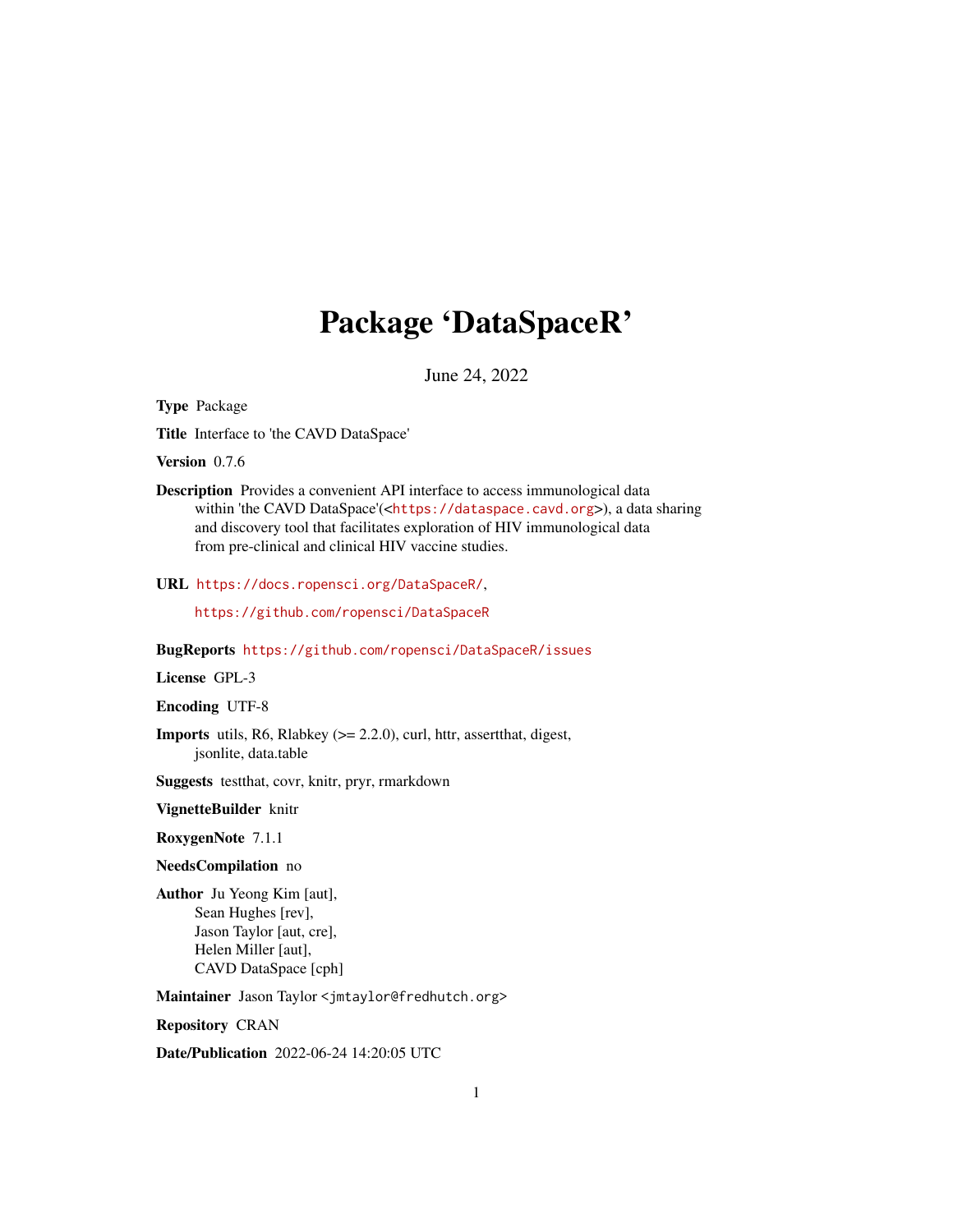# <span id="page-1-0"></span>R topics documented:

| Index | 15 |
|-------|----|
|       |    |
|       |    |
|       |    |
|       |    |
|       |    |
|       |    |
|       |    |
|       |    |

<span id="page-1-1"></span>DataSpaceR-package *DataSpaceR*

# Description

DataSpaceR provides a convenient API for accessing datasets within the DataSpace database.

# Details

Uses the Rlabkey package to connect to DataSpace. Implements convenient methods for accessing datasets.

# Author(s)

Ju Yeong Kim

# See Also

[connectDS](#page-2-1)

<span id="page-1-2"></span>checkNetrc *Check netrc file*

# Description

Check that there is a netrc file with a valid entry for the CAVD DataSpace.

# Usage

```
checkNetrc(netrcFile = getNetrcPath(), onStaging = FALSE, verbose = TRUE)
```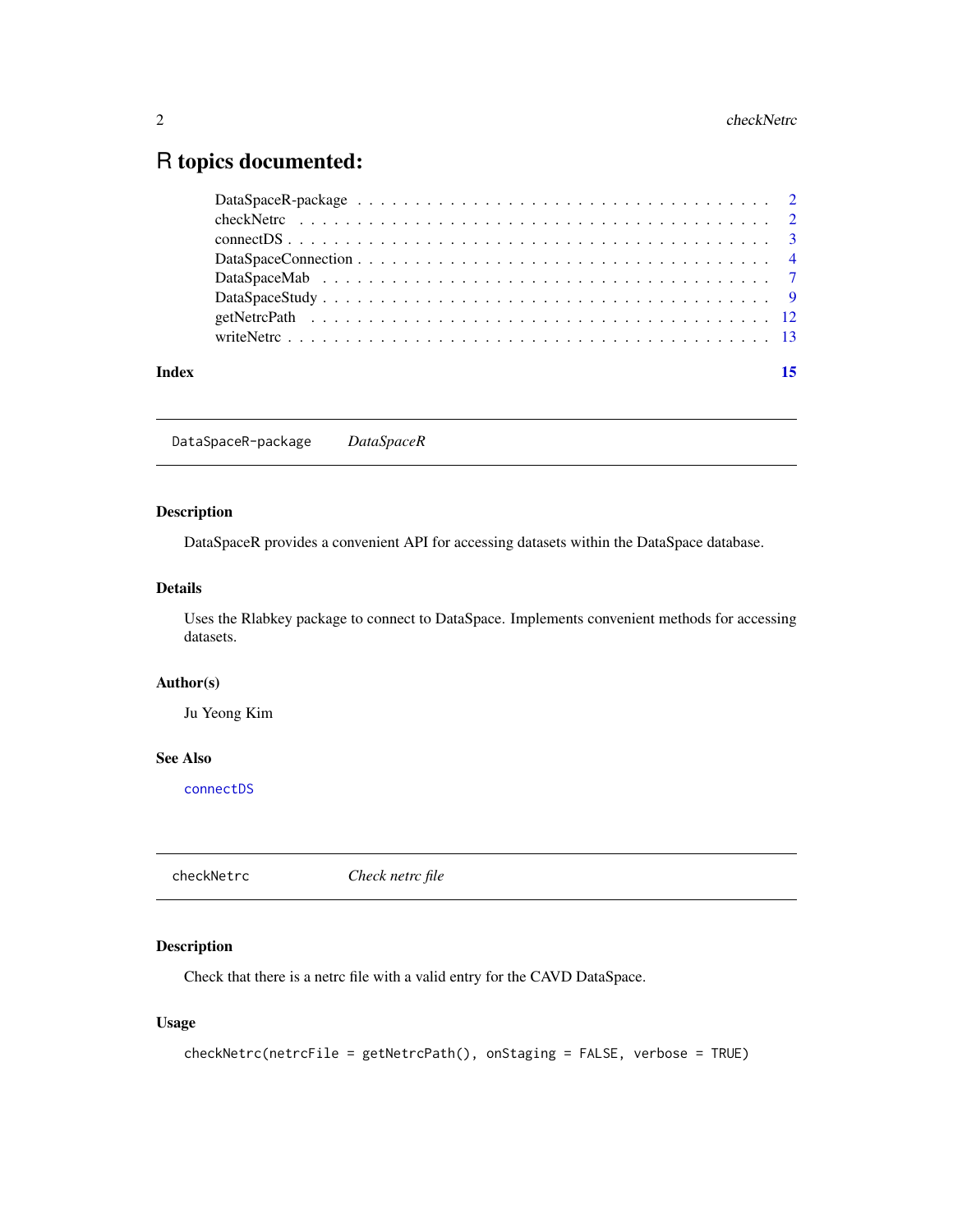## <span id="page-2-0"></span>connectDS 3

# Arguments

| netrcFile | A character. File path to netro file to check.                                   |
|-----------|----------------------------------------------------------------------------------|
| onStaging | A logical. Whether to check the staging server instead of the production server. |
| verbose   | A logical. Whether to print the extra details for troubleshooting.               |

# Value

The name of the netrc file

# See Also

[connectDS](#page-2-1) [writeNetrc](#page-12-1)

# Examples

try(checkNetrc())

# <span id="page-2-1"></span>connectDS *Create a connection to DataSpace*

# Description

Constructor for [DataSpaceConnection](#page-3-1)

#### Usage

```
connectDS(login = NULL, password = NULL, verbose = FALSE, onStaging = FALSE)
```
# Arguments

| login     | A character. Optional argument. If there is no netro file a temporary one can be<br>written by passing login and password of an active DataSpace account. |
|-----------|-----------------------------------------------------------------------------------------------------------------------------------------------------------|
| password  | A character. Optional. The password for the selected login.                                                                                               |
| verbose   | A logical. Whether to print the extra details for troubleshooting.                                                                                        |
| onStaging | A logical. Whether to connect to the staging server instead of the production<br>server.                                                                  |

# Details

Instantiates an DataSpaceConnection. The constructor will try to take the values of the various labkey.\* parameters from the global environment. If they don't exist, it will use default values. These are assigned to 'options', which are then used by the DataSpaceConnection class.

# Value

an instance of DataSpaceConnection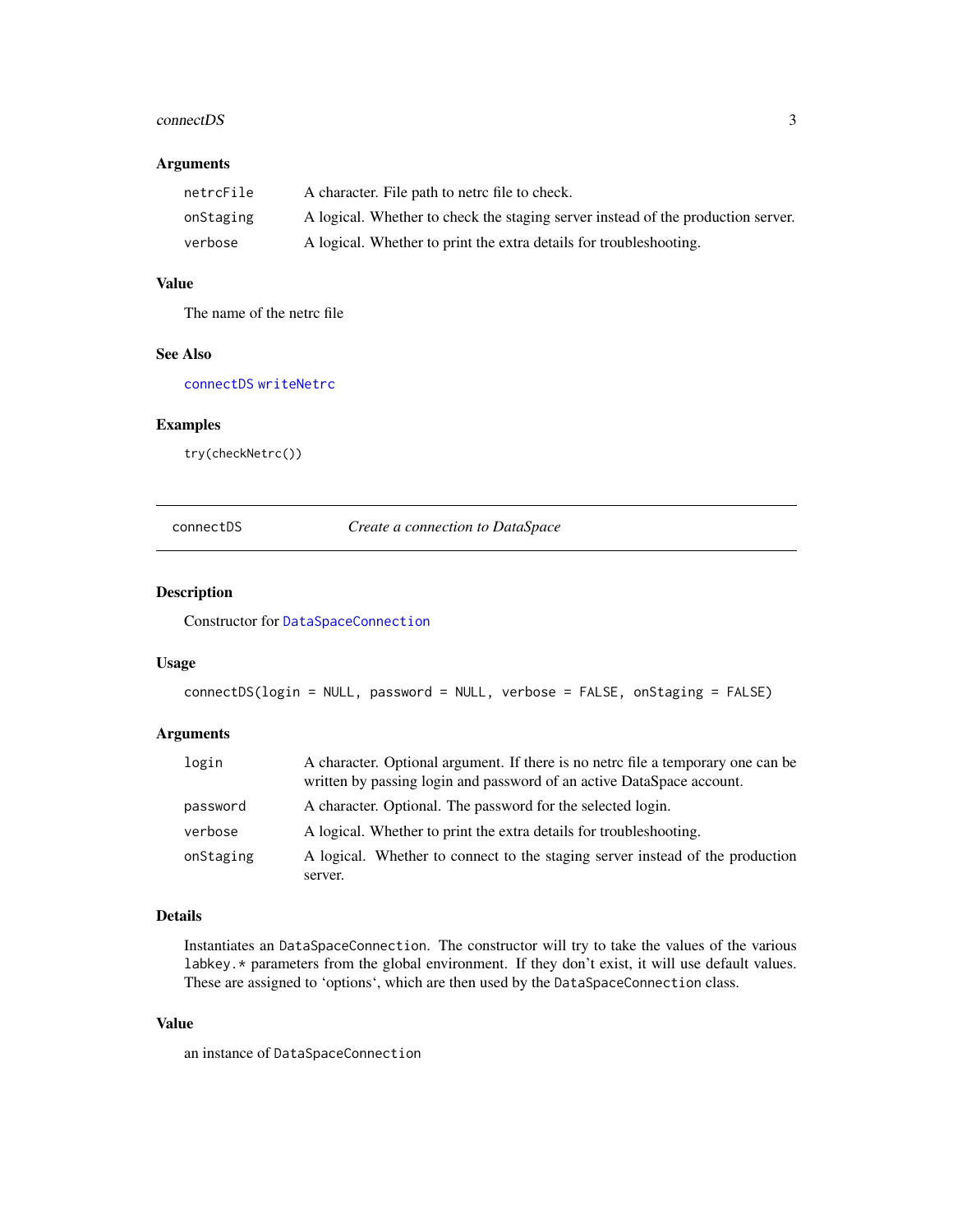# <span id="page-3-0"></span>See Also

[DataSpaceConnection](#page-3-1)

# Examples

```
## Not run:
con <- connectDS()
## End(Not run)
con <- try(connectDS())
if (inherits(con, "try-error")) {
  warning("Read README for more information on how to set up a .netrc file.")
}
```
<span id="page-3-1"></span>DataSpaceConnection *The DataSpaceConnection class*

# **Description**

The DataSpaceConnection class

The DataSpaceConnection class

# **Constructor**

[connectDS](#page-2-1)

# Active bindings

config A list. Stores configuration of the connection object such as URL, path and username.

availableStudies A data.table. The table of available studies.

availableGroups A data.table. The table of available groups.

availablePublications A data.table. The table of available publications.

mabGridSummary A data.table. The filtered grid with updated n\_ columns and geometric\_mean\_curve\_ic50.

mabGrid A data.table. The filtered mAb grid.

virusMetadata A data.table. Metadata about all viruses in the DataSpace.

virusNameMappingTables A list of data.table objects. This list contains 'virusMetadataAll', 'virus-LabId', and 'virus\_synonym' which are described in the vignette 'Virus\_Name\_Mapping\_Tables'.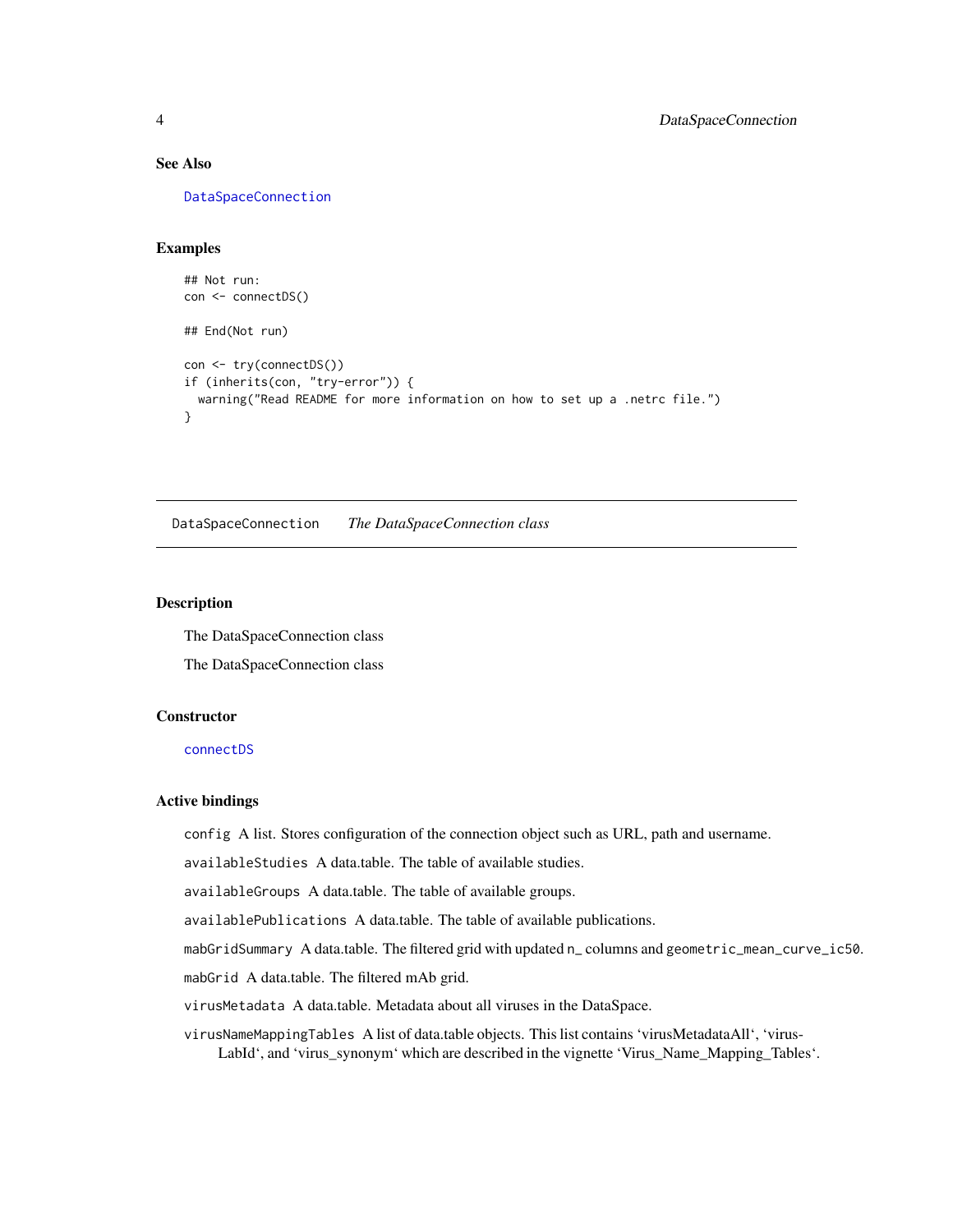# <span id="page-4-4"></span>**Methods**

# Public methods:

- [DataSpaceConnection\\$new\(\)](#page-4-0)
- [DataSpaceConnection\\$print\(\)](#page-4-1)
- [DataSpaceConnection\\$getStudy\(\)](#page-4-2)
- [DataSpaceConnection\\$getGroup\(\)](#page-4-3)
- [DataSpaceConnection\\$filterMabGrid\(\)](#page-5-0)
- [DataSpaceConnection\\$resetMabGrid\(\)](#page-5-1)
- [DataSpaceConnection\\$getMab\(\)](#page-5-2)
- [DataSpaceConnection\\$downloadPublicationData\(\)](#page-5-3)
- [DataSpaceConnection\\$refresh\(\)](#page-5-4)
- [DataSpaceConnection\\$clone\(\)](#page-5-5)

<span id="page-4-0"></span>Method new(): Initialize a DataSpaceConnection object. See [connectDS](#page-2-1).

```
Usage:
DataSpaceConnection$new(
  login = NULL,
 password = NULL,
 verbose = FALSE,
  onStaging = FALSE
)
```
*Arguments:*

login A character. Optional argument. If there is no netrc file a temporary one can be written by passing login and password of an active DataSpace account.

password A character. Optional. The password for the selected login.

verbose A logical. Whether to print the extra details for troubleshooting.

onStaging A logical. Whether to connect to the staging server instead of the production server.

*Returns:* A new 'DataSpaceConnection' object.

<span id="page-4-1"></span>Method print(): Print the DataSpaceConnection object.

*Usage:*

DataSpaceConnection\$print()

<span id="page-4-2"></span>Method getStudy(): Create a [DataSpaceStudy](#page-8-1) object.

*Usage:*

DataSpaceConnection\$getStudy(studyName)

*Arguments:*

studyName A character. Name of the study to retrieve.

<span id="page-4-3"></span>Method getGroup(): Create a [DataSpaceStudy](#page-8-1) object.

*Usage:*

DataSpaceConnection\$getGroup(groupId)

*Arguments:*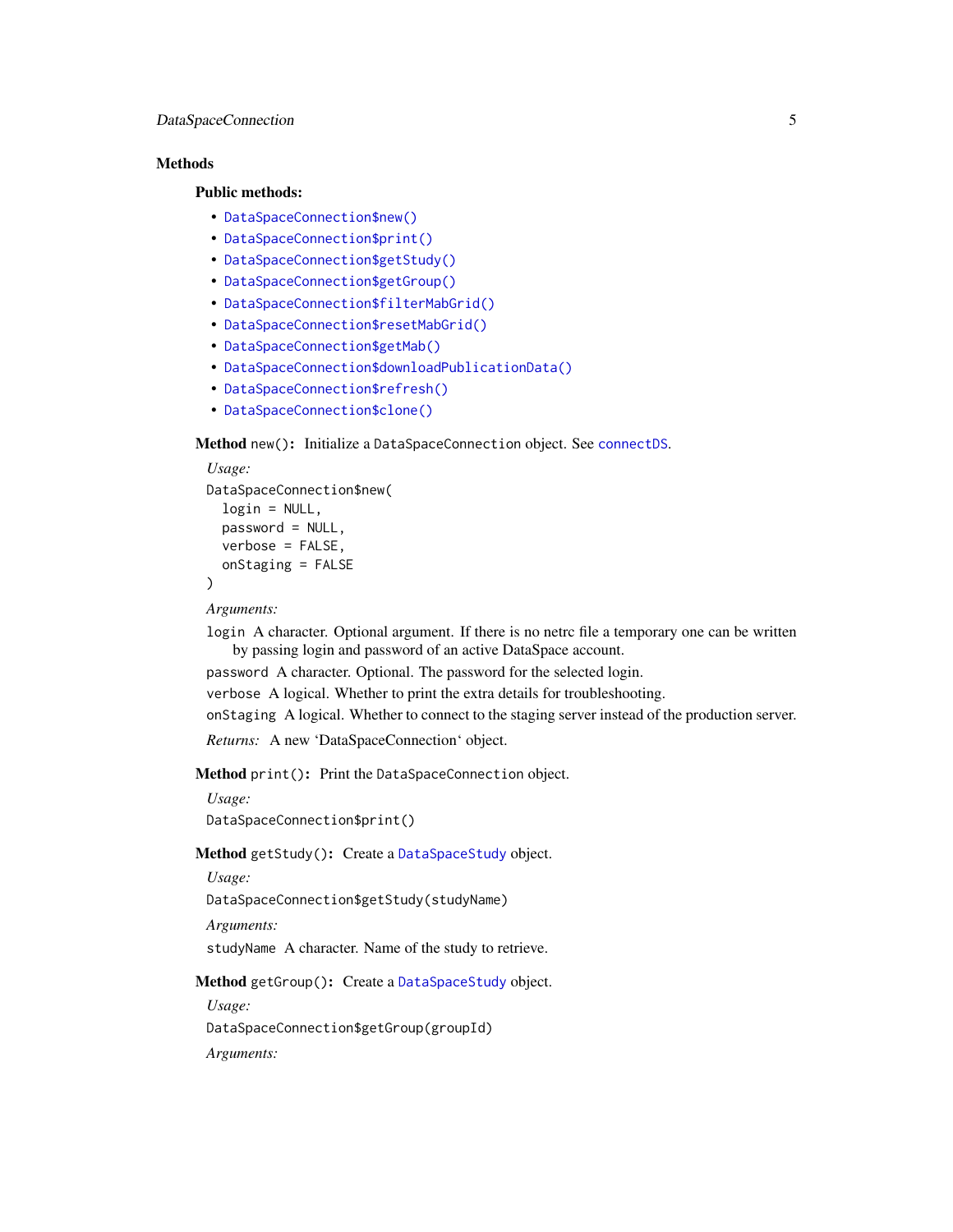<span id="page-5-6"></span>groupId An integer. ID of the group to retrieve.

<span id="page-5-0"></span>Method filterMabGrid(): Filter rows in the mAb grid by specifying the values to keep in the columns found in the mabGrid field. It takes the column and the values and filters the underlying tables.

*Usage:*

DataSpaceConnection\$filterMabGrid(using, value)

*Arguments:*

using A character. Name of the column to filter. value A character vector. Values to keep in the mAb grid.

<span id="page-5-1"></span>Method resetMabGrid(): Reset the mAb grid to the unfiltered state.

```
Usage:
DataSpaceConnection$resetMabGrid()
```
<span id="page-5-2"></span>Method getMab(): Create a [DataSpaceMab](#page-6-1) object.

*Usage:* DataSpaceConnection\$getMab()

<span id="page-5-3"></span>Method downloadPublicationData(): Download publication data for a chosen publication.

```
Usage:
DataSpaceConnection$downloadPublicationData(
 publicationId,
  outputDir = getwd(),
 unzip = TRUE,verbose = TRUE
)
```
*Arguments:*

publicationId A character/integer. ID for the publication to download data for. outputDir A character. Path to directory to download publication data. unzip A logical. If TRUE, unzip publication data to outputDir. verbose A logical. Default TRUE.

<span id="page-5-4"></span>Method refresh(): Refresh the connection object to update available studies and groups.

*Usage:*

DataSpaceConnection\$refresh()

<span id="page-5-5"></span>Method clone(): The objects of this class are cloneable with this method.

*Usage:*

DataSpaceConnection\$clone(deep = FALSE)

*Arguments:*

deep Whether to make a deep clone.

# See Also

[connectDS](#page-2-1) [DataSpaceR-package](#page-1-1)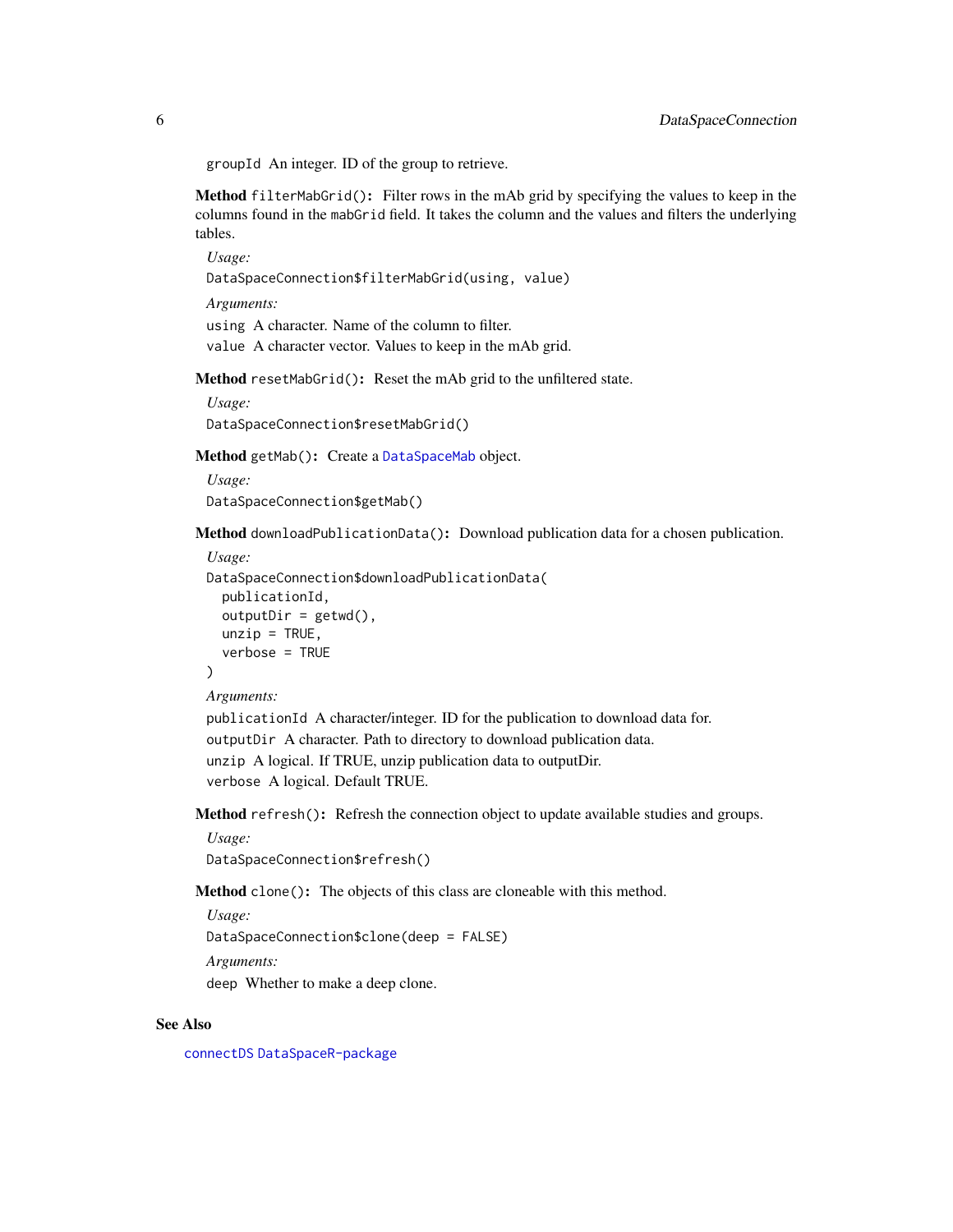# <span id="page-6-0"></span>DataSpaceMab 7

# Examples

```
## Not run:
# Create a connection (Initiate a DataSpaceConnection object)
con <- connectDS()
con
# Connect to cvd408
# https://dataspace.cavd.org/cds/CAVD/app.view#learn/learn/Study/cvd408?q=408
cvd408 <- con$getStudy("cvd408")
# Connect to all studies
cvd <- con$getStudy("cvd408")
# Connect to the NYVAC durability comparison group
# https://dataspace.cavd.org/cds/CAVD/app.view#group/groupsummary/220
nyvac <- con$getGroup(220)
# Refresh the connection object to update available studies and groups
con$refresh()
## End(Not run)
```
<span id="page-6-1"></span>DataSpaceMab *The DataSpaceMab class*

# Description

The DataSpaceMab class The DataSpaceMab class

# **Constructor**

DataSpaceConnection\$getMab()

### Active bindings

config A list. Stores configuration of the connection object such as URL, path and username.

studyAndMabs A data.table. The table of available mAbs by study.

mabs A data.table. The table of available mAbs and their attributes.

nabMab A data.table. The table of mAbs and their neutralizing measurements against viruses.

studies A data.table. The table of available studies.

assays A data.table. The table of assay status by study.

variableDefinitions A data.table. The table of variable definitions.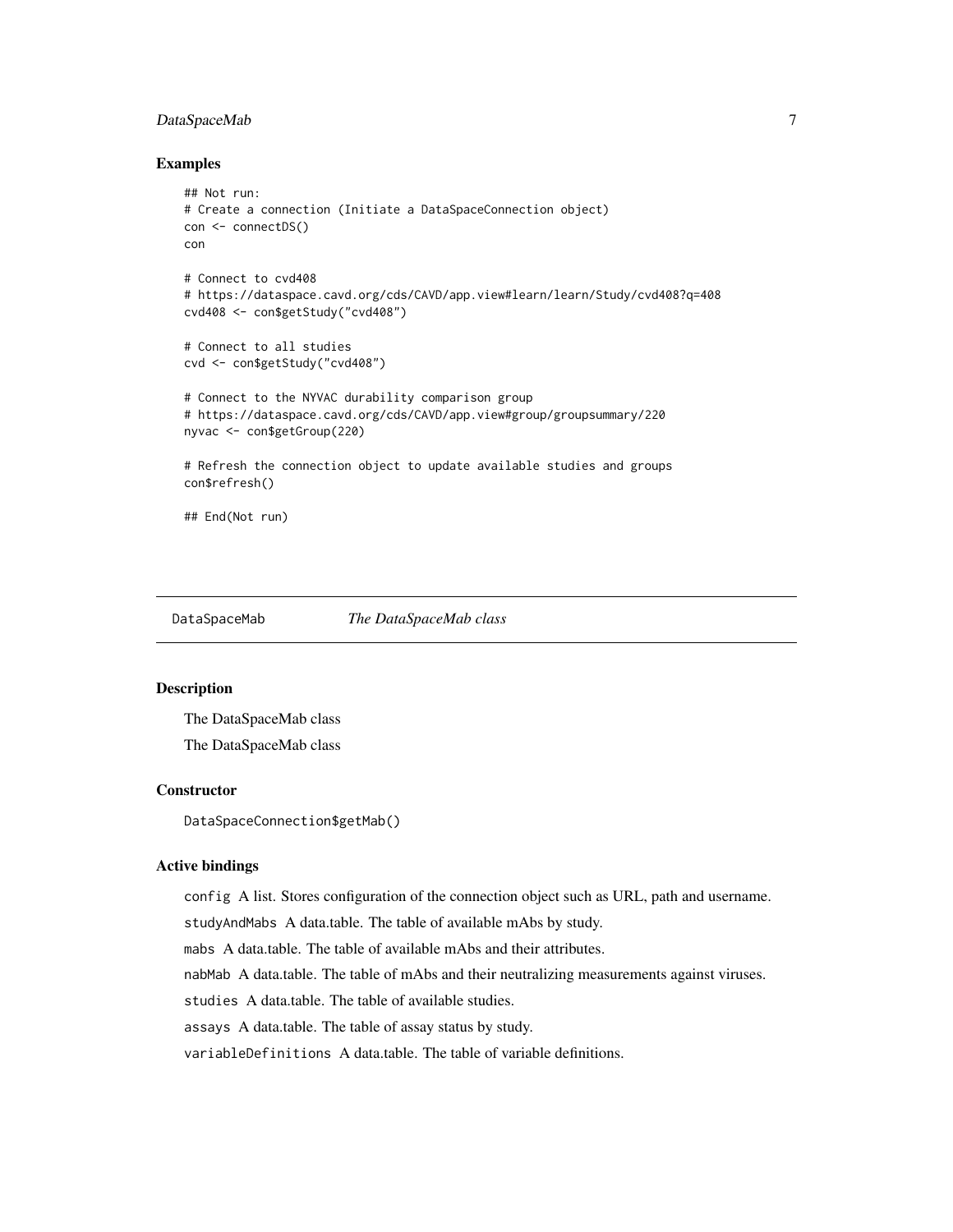# <span id="page-7-1"></span>Methods

# Public methods:

- [DataSpaceMab\\$new\(\)](#page-4-0)
- [DataSpaceMab\\$print\(\)](#page-4-1)
- [DataSpaceMab\\$refresh\(\)](#page-5-4)
- [DataSpaceMab\\$getLanlMetadata\(\)](#page-7-0)
- [DataSpaceMab\\$clone\(\)](#page-5-5)

Method new(): Initialize DataSpaceMab object. See [DataSpaceConnection](#page-3-1).

*Usage:*

DataSpaceMab\$new(mabMixture, filters, config)

*Arguments:* mabMixture A character vector. filters A list. config A list.

# Method print(): Print the DataSpaceMab object summary.

*Usage:* DataSpaceMab\$print()

# Method refresh(): Refresh the DataSpaceMab object to update datasets.

*Usage:* DataSpaceMab\$refresh()

# <span id="page-7-0"></span>Method getLanlMetadata(): Applies LANL metadata to mabs table.

*Usage:* DataSpaceMab\$getLanlMetadata()

Method clone(): The objects of this class are cloneable with this method.

*Usage:*

DataSpaceMab\$clone(deep = FALSE)

*Arguments:*

deep Whether to make a deep clone.

# See Also

[connectDS](#page-2-1) [DataSpaceConnection](#page-3-1)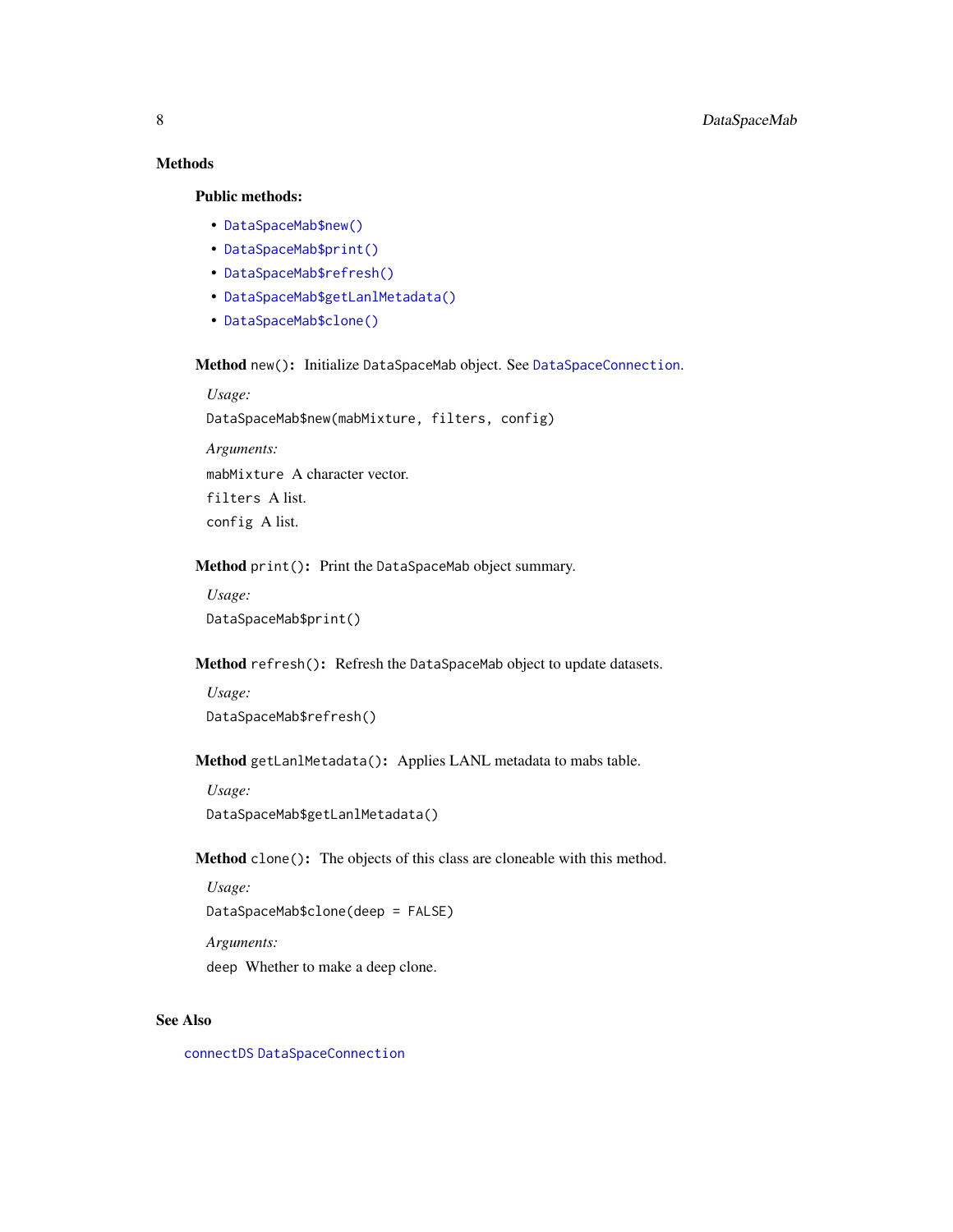# <span id="page-8-0"></span>DataSpaceStudy 9

# Examples

```
## Not run:
# Create a connection (Initiate a DataSpaceConnection object)
con <- connectDS()
# Browse the mAb Grid
con$mabGridSummary
# Filter the grid by viruses
con$filterMabGrid(using = "virus", value = c("242-14", "Q23.17", "6535.3", "BaL.26", "DJ263.8"))
# Filter the grid by donor species (llama)
con$filterMabGrid(using = "donor_species", value = "llama")
# Check the updated grid
con$mabGridSummary
# Retrieve available viruses in the filtered grid
con$mabGrid[, unique(virus)]
# Retrieve available clades for 1H9 mAb mixture in the filtered grid
con$mabGrid[mab_mixture == "1H9", unique(clade)]
# Create a DataSpaceMab object that contains the filtered mAb data
mab <- con$getMab()
mab
# Inspect the `nabMab` field
mab$nabMab
## End(Not run)
```
<span id="page-8-1"></span>DataSpaceStudy *The DataSpaceStudy class*

# Description

The DataSpaceStudy class

The DataSpaceStudy class

# **Constructor**

DataSpaceConnection\$getStudy() DataSpaceConnection\$getGroup()

# Active bindings

study A character. The study name.

config A list. Stores configuration of the connection object such as URL, path and username.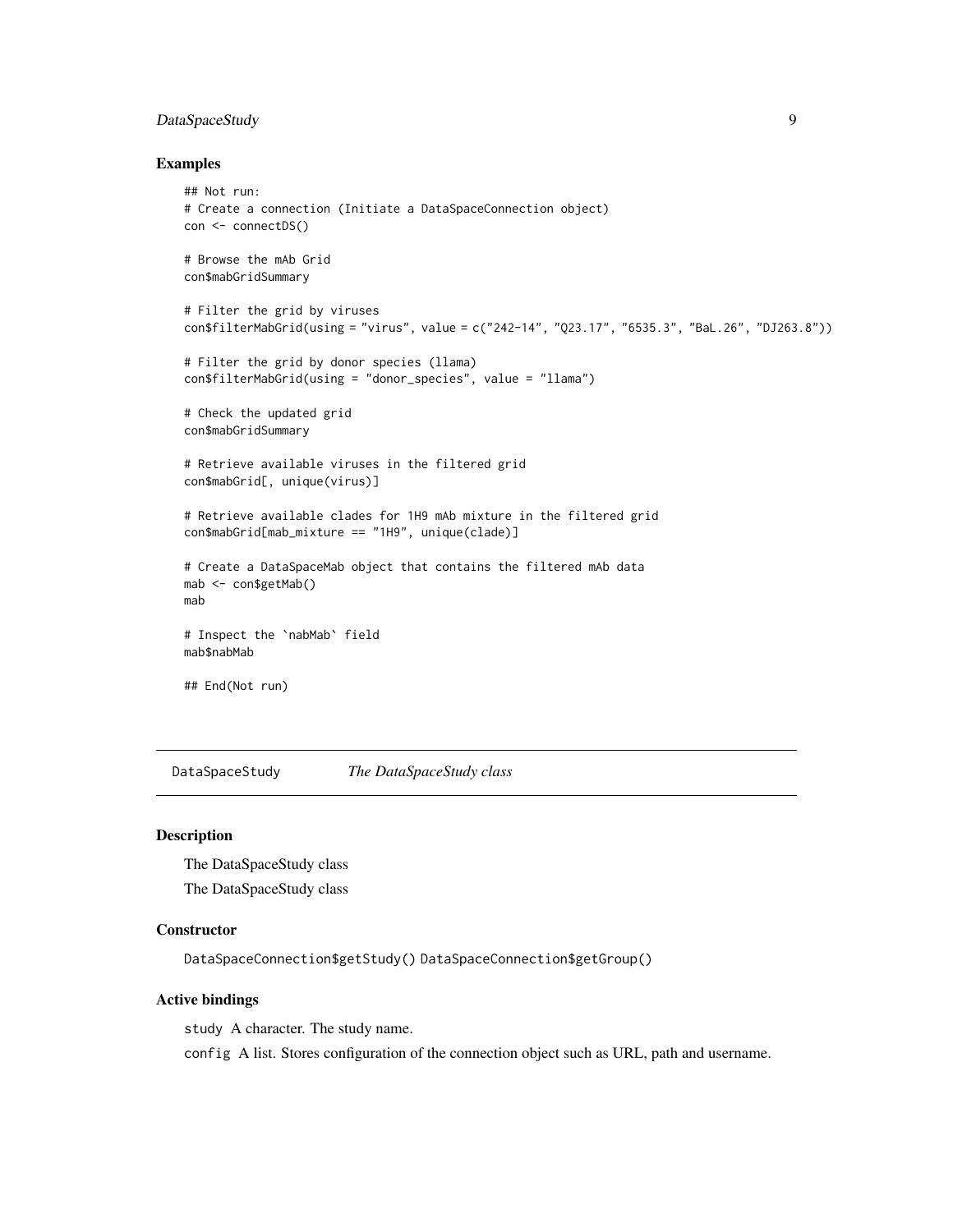<span id="page-9-1"></span>availableDatasets A data.table. The table of datasets available in the DataSpaceStudy object.

- cache A list. Stores the data to avoid downloading the same tables multiple times.
- dataDir A character. Default directory for storing nonstandard datasets. Set with setDataDir(dataDir).
- treatmentArm A data.table. The table of treatment arm information for the connected study. Not available for all study connection.

group A character. The group name.

studyInfo A list. Stores the information about the study.

# Methods

# Public methods:

- [DataSpaceStudy\\$new\(\)](#page-4-0)
- [DataSpaceStudy\\$print\(\)](#page-4-1)
- [DataSpaceStudy\\$getDataset\(\)](#page-9-0)
- [DataSpaceStudy\\$clearCache\(\)](#page-10-0)
- [DataSpaceStudy\\$getDatasetDescription\(\)](#page-10-1)
- [DataSpaceStudy\\$setDataDir\(\)](#page-10-2)
- [DataSpaceStudy\\$refresh\(\)](#page-5-4)
- [DataSpaceStudy\\$clone\(\)](#page-5-5)

Method new(): Initialize DataSpaceStudy class. See [DataSpaceConnection](#page-3-1).

*Usage:*

```
DataSpaceStudy$new(study = NULL, config = NULL, group = NULL, studyInfo = NULL)
```
*Arguments:*

study A character. Name of the study to retrieve.

config A list. Stores configuration of the connection object such as URL, path and username. group An integer. ID of the group to retrieve.

studyInfo A list. Stores the information about the study.

Method print(): Print DataSpaceStudy class.

*Usage:* DataSpaceStudy\$print()

<span id="page-9-0"></span>Method getDataset(): Get a dataset from the connection.

```
Usage:
DataSpaceStudy$getDataset(
 datasetName,
 mergeExtra = FALSE,
 colFilter = NULL,
 reload = FALSE,outputDir = NULL,
  ...
)
```
*Arguments:*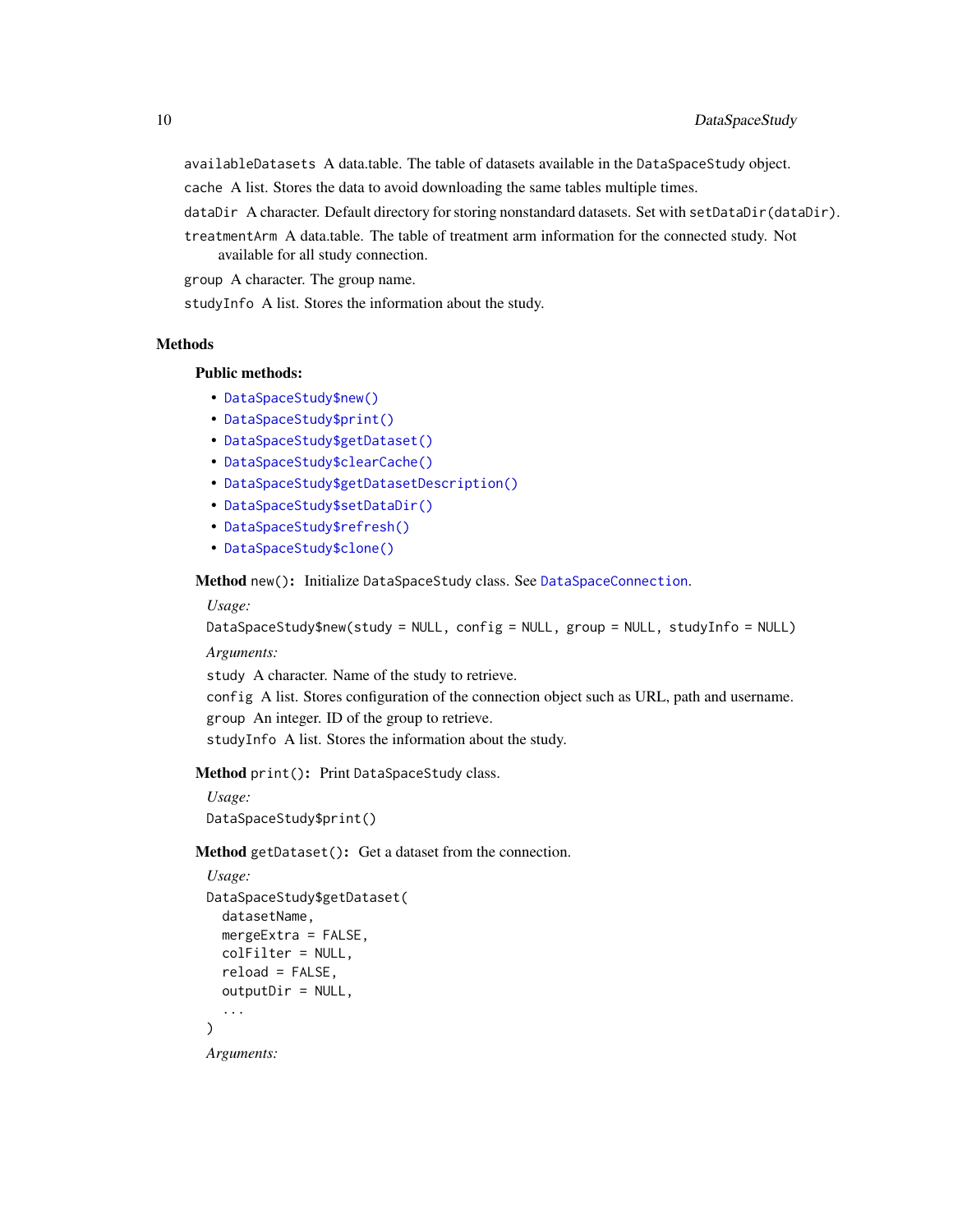# <span id="page-10-3"></span>DataSpaceStudy 11

- datasetName A character. Name of the dataset to retrieve. Accepts the value in either the "name" or "label" field from availableDatasets.
- mergeExtra A logical. If set to TRUE, merge extra information. Ignored for non-integrated datasets.
- colFilter A matrix. A filter as returned by Rlabkey's [makeFilter](#page-0-0).
- reload A logical. If set to TRUE, download the dataset, whether a cached version exist or not.
- outputDir A character. Optional, specifies directory to download nonstandard datasets. If NULL, data will be downloaded to dataDir, set with setDataDir(dataDir). If dataDir is not set, and outputDir is NULL, a tmp directory will be used.
- ... Extra arguments to be passed to [labkey.selectRows](#page-0-0)

<span id="page-10-0"></span>Method clearCache(): Clear cache. Remove downloaded datasets.

*Usage:*

DataSpaceStudy\$clearCache()

<span id="page-10-1"></span>Method getDatasetDescription(): Get variable information.

*Usage:*

DataSpaceStudy\$getDatasetDescription(datasetName, outputDir = NULL)

*Arguments:*

- datasetName A character. Name of the dataset to retrieve. Accepts the value in either the "name" or "label" field from availableDatasets.
- outputDir A character. Directory path.

<span id="page-10-2"></span>Method setDataDir(): Set default directory to download non-integrated datasets. If no dataDir is set, a tmp directory will be used.

*Usage:* DataSpaceStudy\$setDataDir(dataDir)

*Arguments:*

dataDir A character. Directory path.

Method refresh(): Refresh the study object to update available datasets and treatment info.

*Usage:*

DataSpaceStudy\$refresh()

Method clone(): The objects of this class are cloneable with this method.

*Usage:*

DataSpaceStudy\$clone(deep = FALSE)

*Arguments:*

deep Whether to make a deep clone.

# See Also

[connectDS](#page-2-1) [DataSpaceConnection](#page-3-1)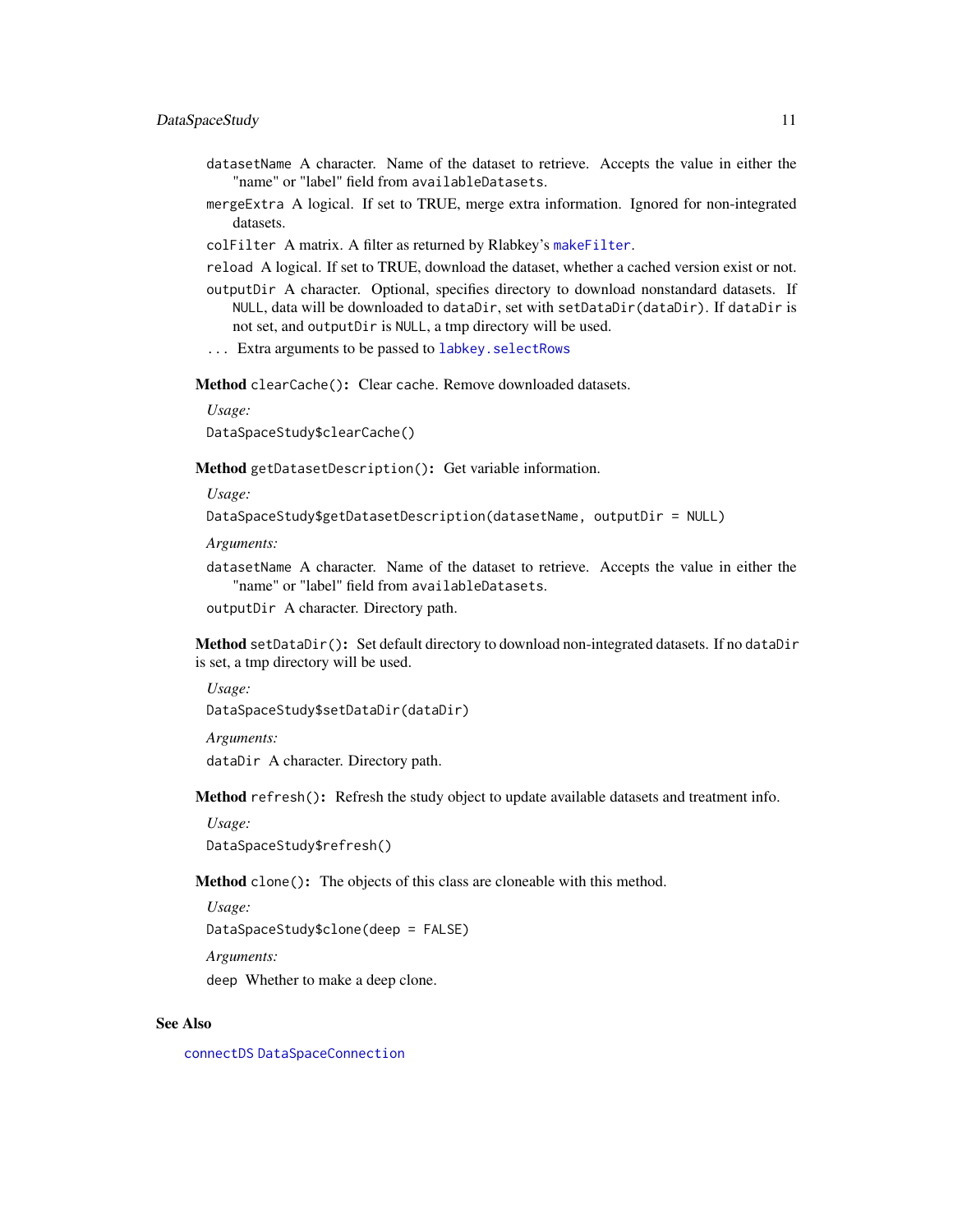# Examples

```
## Not run:
# Create a connection (Initiate a DataSpaceConnection object)
con <- connectDS()
# Connect to cvd408 (Initiate a DataSpaceStudy object)
# https://dataspace.cavd.org/cds/CAVD/app.view#learn/learn/Study/cvd408?q=408
cvd408 <- con$getStudy("cvd408")
cvd408
# Retrieve Neutralizing antibody dataset (NAb) for cvd408 from DataSpace
NAb <- cvd408$getDataset("NAb")
# Get variable information of the NAb dataset
cvd408$getDatasetDescription("NAb")
# Take a look at cvd408's treatment arm information
cvd408$treatmentArm
# Clear cache of a study object
cvd408$clearCache()
# Connect to the NYVAC durability comparison group
# https://dataspace.cavd.org/cds/CAVD/app.view#group/groupsummary/220
nyvac <- con$getGroup(220)
# Connect to all studies
cvd <- con$getStudy("")
# Refresh the study object to update available datasets and treatment info
cvd$refresh()
## End(Not run)
```
getNetrcPath *Get a default netrc file path*

# Description

Get a default netrc file path

# Usage

```
getNetrcPath()
```
# Value

A character vector containing the default netrc file path

<span id="page-11-0"></span>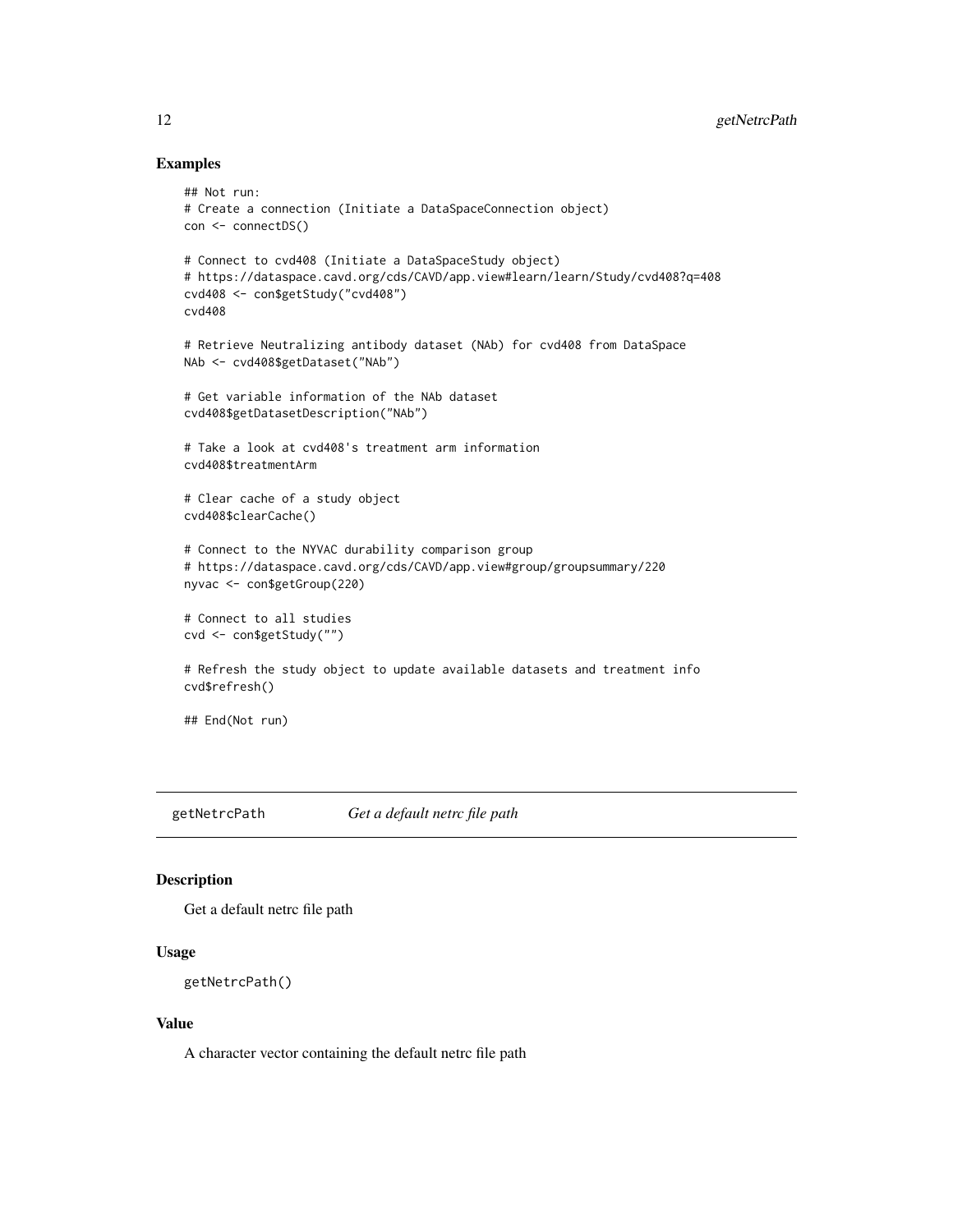## <span id="page-12-0"></span>writeNetrc 13

# Examples

getNetrcPath()

# <span id="page-12-1"></span>writeNetrc *Write a netrc file*

# Description

Write a netrc file that is valid for accessing DataSpace.

# Usage

```
writeNetrc(
  login,
 password,
  netrcFile = NULL,
 onStaging = FALSE,
  overwrite = FALSE
)
```
# Arguments

| login     | A character. Email address used for logging in on DataSpace.                                                           |
|-----------|------------------------------------------------------------------------------------------------------------------------|
| password  | A character. Password associated with the login.                                                                       |
| netrcFile | A character. Credentials will be written into that file. If left NULL, netrc will<br>be written into a temporary file. |
| onStaging | A logical. Whether to connect to the staging server instead of the production<br>server.                               |
| overwrite | A logical. Whether to overwrite the existing netro file.                                                               |

# Details

The database is accessed with the user's credentials. A netrc file storing login and password information is required. See [here](https://docs.ropensci.org/DataSpaceR/) for instruction on how to register and set DataSpace credential. By default curl will look for the file in your home directory.

# Value

A character vector containing the netrc file path

# See Also

[connectDS](#page-2-1) [checkNetrc](#page-1-2)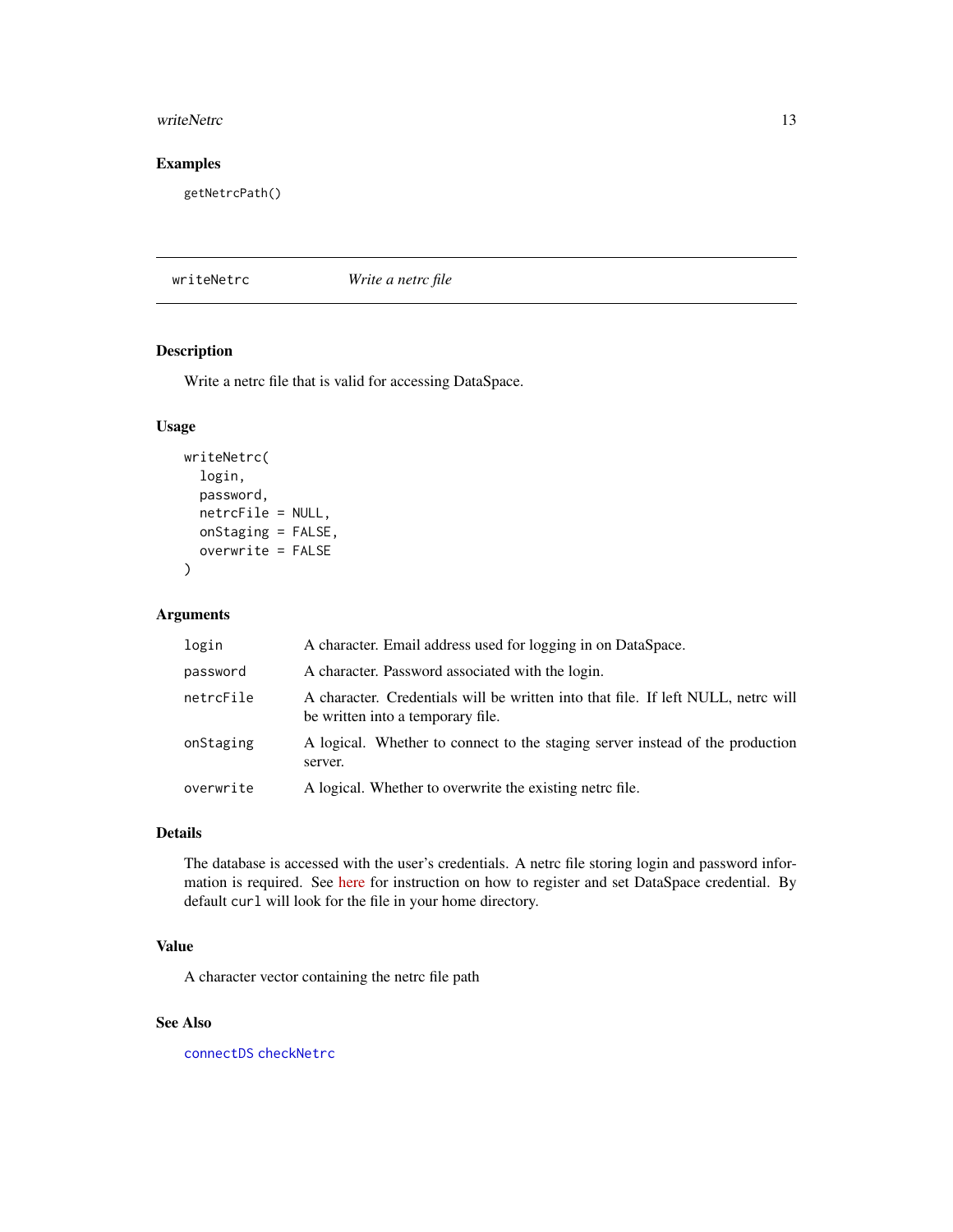# Examples

```
# First, create an account in the DataSpace App and read the terms of use
# Next, create a netrc file using writeNetrc()
writeNetrc(
 login = "dataspaceuser@email.com",
 password = "yourSecretPassword"
\lambda# Specify `netrcFile = getNetrcPath()` to write netrc in the default path
```